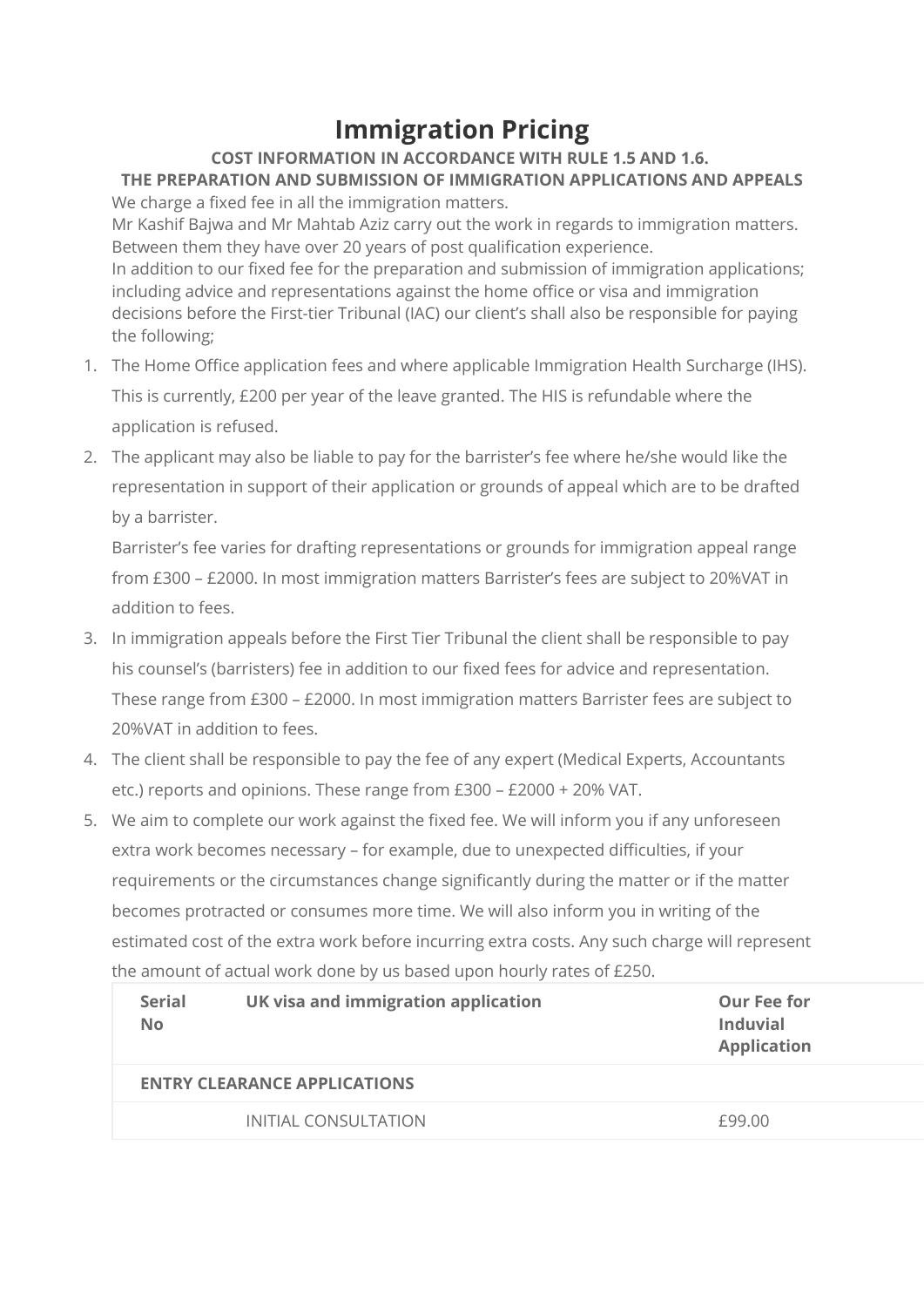| 1              | Application for UK visa to visit or transit through the<br>UK, for short-term study and parents visiting their<br>child on a Tier 4 (child) visa              | £1000.00   |
|----------------|---------------------------------------------------------------------------------------------------------------------------------------------------------------|------------|
| $\overline{2}$ | Application to apply for a visa to join a partner, child or<br>other family member who is settled in the UK on Form<br>VAF4A withAppendix 2.                  | £1500.00   |
| 3              | Application for Visa ((family settlement or reunion)<br>an adult dependant relative, a child of settled parents<br>or a parent on Form VAF4A; with Appendix 2 | £1500.00   |
| $\overline{4}$ | Application for visa to reunite with a partner or parent<br>who is in the UK as a refugee or with humanitarian<br>protection; Form VAF4A; with Appendix 4     | £1500.00   |
| 5              | Application for visa to come to the UK to exercise<br>access rights to a child living in the UK Form VAF4A;<br>with Appendix 5                                | £1500.00   |
| 6              | Application for visa to come to the UK as a current or<br>former member of the armed forces or their family<br>member Form VAF-AF; with Appendix 2            | £1500.00   |
| $\overline{7}$ | Application to request a review of the decision to<br>refuse your application for endorsement for Tier 1<br>(Exceptional Talent).                             | £1500.00   |
| 8              | Application form for UK visa to work, study and for<br>dependants and right of abode on form VAF2                                                             | £1500.00   |
| 9              | Application for visa to come to the UK to join EEA<br>Family member.                                                                                          | £1500.00   |
| 10             | Overseas child first Passport applications                                                                                                                    | £1500.00   |
| 11             | Application for visa to come to the UK as Tier 1<br>(Entrepreneur) investing £200000.00.                                                                      | £5000.00   |
| 12             | Application for visa to come to the UK as Tier 1<br>(Entrepreneur) investing £2 million.                                                                      | £10,000.00 |
| 13             | Application for visa to come to the UK as Tier 2<br>(Worker).                                                                                                 | £3000.00   |
| 14             | Application for visa to come to the UK as sole<br>representative of overseas business/organisation.                                                           | £5000.00   |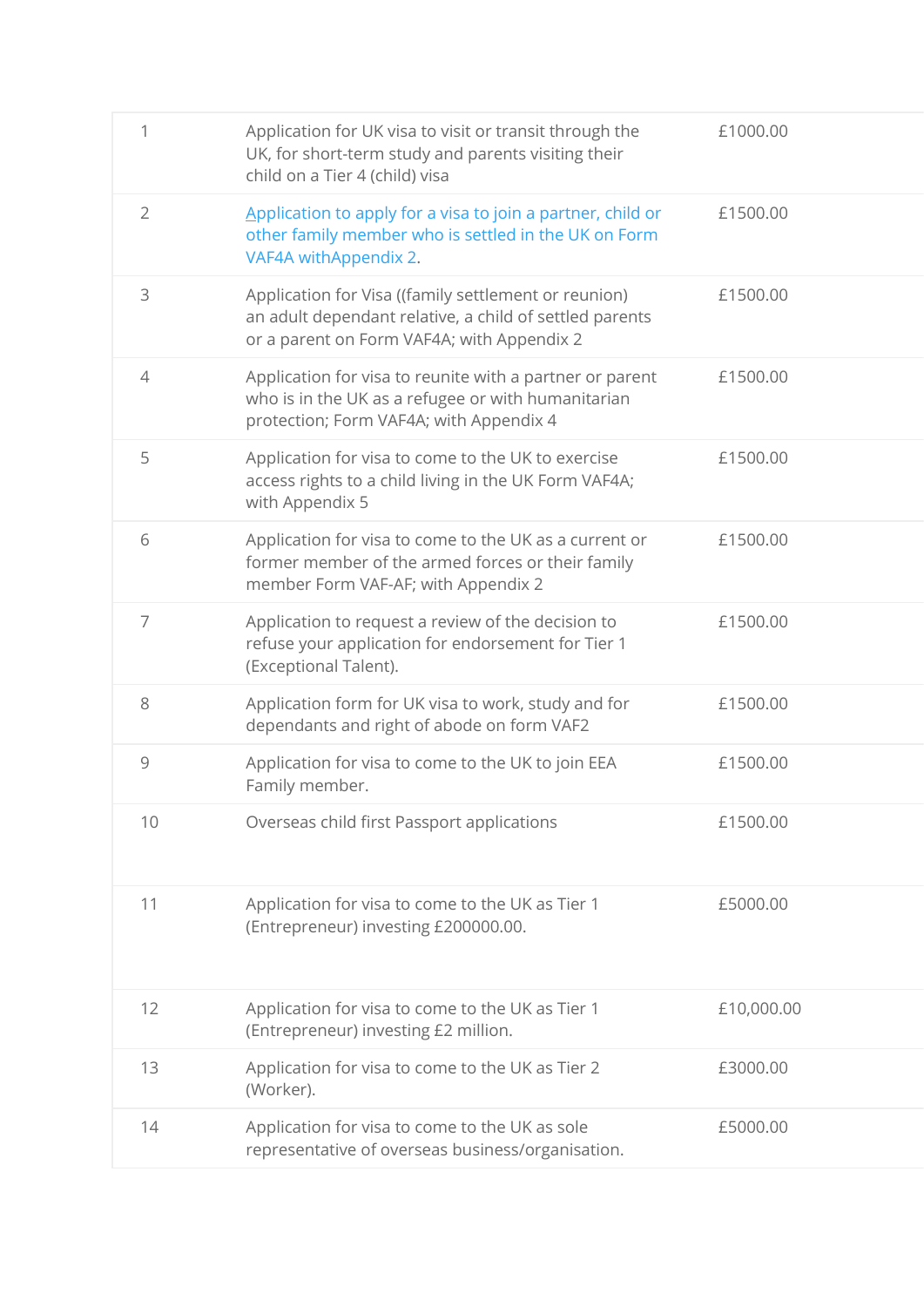## **LEAVE TO REMAIN APPLICATIONS OR**

## **TO EXTEND YOUR STAY IN THE UK**

| $\mathbf 1$    | Application to extend stay in UK (HM Forces) on form<br>FLR(AF)                                                                                                                                                                                                       | £1500.00 |
|----------------|-----------------------------------------------------------------------------------------------------------------------------------------------------------------------------------------------------------------------------------------------------------------------|----------|
| $\overline{2}$ | Application to Extend stay or settle in the UK as a<br>person who was refused asylum on form FLR(DL)                                                                                                                                                                  | £1500.00 |
| 3              | Application to change Humanitarian Protection status<br>to refugee status on form RSRF1 8.5.                                                                                                                                                                          | £1500.00 |
| 4              | Application to Extend stay or for leave to remain in the<br>UK on the basis of your family life as a partner, parent<br>or dependent child or on the basis of your private life<br>in the UK on Form FLR(FP).                                                         | £1500.00 |
| 5              | Application for: 1) further leave to remain in the UK by<br>a person granted limited leave outside the<br>Immigration Rules under the dedicated Grenfell<br>immigration policy for survivors and other individuals<br>directly affected by the fire on Form FLR (GT). | £1500.00 |
| 6              | Application to Extend as visitor and some work/worker<br>extensions including UK ancestry, domestic workers,<br>overseas business representatives and civilian military<br>contractors on Form FLR(IR)                                                                | £1500.00 |
| $\overline{7}$ | Application to Extend stay in the UK for human rights<br>claims, leave outside the rules and other routes not<br>covered by other forms, on Form FLR(HRO).                                                                                                            | £1500.00 |
| 8              | Application to extend stay in UK on the basis of long<br>residence on form FLR(LR)                                                                                                                                                                                    | £1500.00 |
| $\mathcal{G}$  | Application to extend stay in UK as child under 18 of<br>relative with temporary permission to stay as refugee<br>or with humanitarian protection refugee, on form FLR<br>(P)                                                                                         | £1500.00 |
| 10             | Application for leave to remain as a stateless<br>person on form FLR(S)                                                                                                                                                                                               | £1500.00 |
| 11             | Application for An Initial Grant of Leave (Switching) Or<br>an Extension of Leave Under Tier 1 (Entrepreneur) on<br>Form Tier 1 (Entrepreneur).                                                                                                                       | £1500.00 |
| 12             | Application for an initial grant of leave (switching) or<br>an extension of leave under Tier 1 (Graduate<br>Entrepreneur) on form Tier 1 (Graduate Entrepreneur).                                                                                                     | £1500.00 |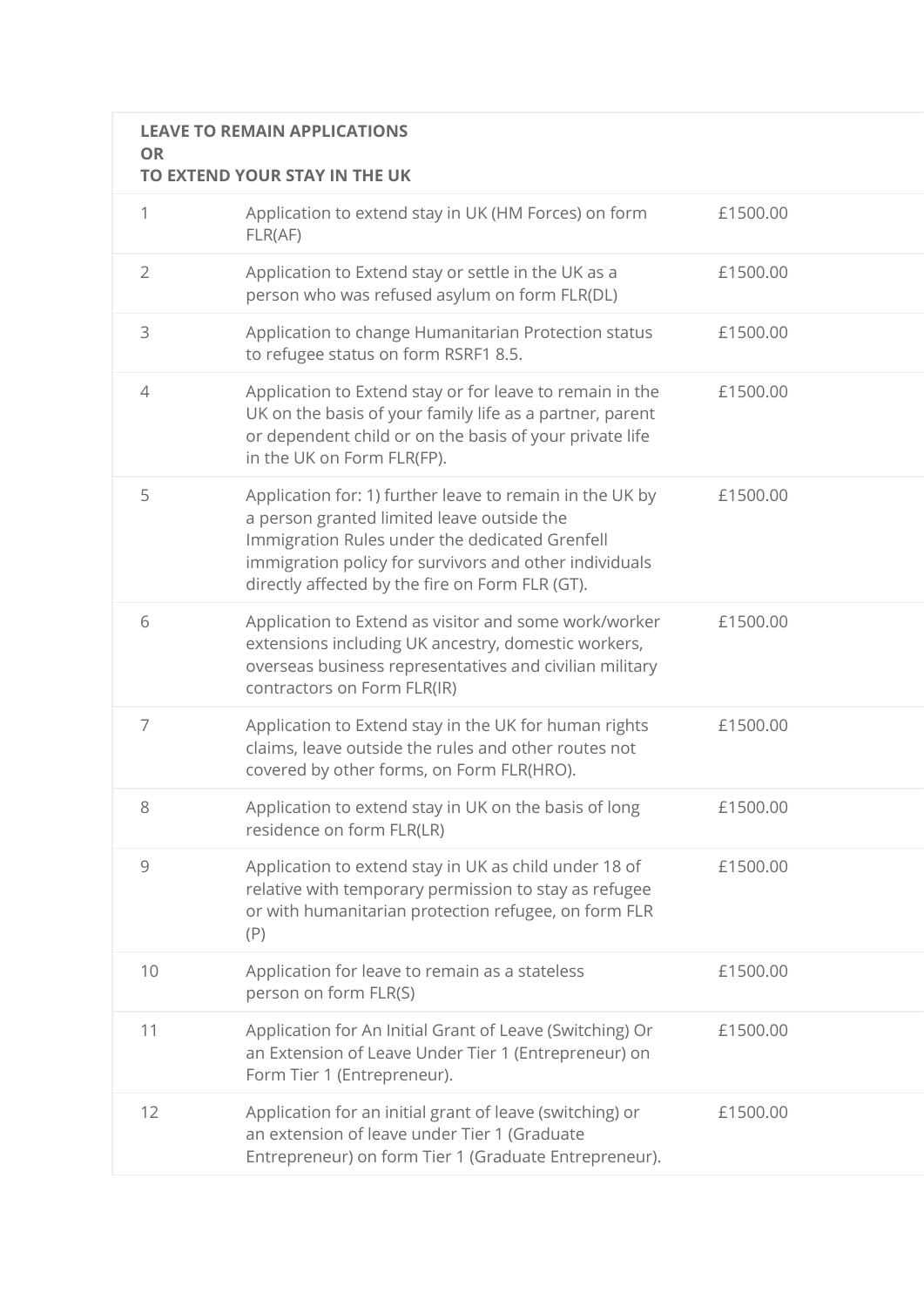| 13                      | Application to extend stay in UK where asylum was<br>refused but was given another type of permission to<br>stay in the UK on form FLR (DL).                       | £1500.00 |
|-------------------------|--------------------------------------------------------------------------------------------------------------------------------------------------------------------|----------|
| 14                      | Application for Leave to Remain on the basis of 20<br>years long residence.                                                                                        | £2000.00 |
|                         | <b>APPLICATIONS TO SETTLE IN THE UNITED KINGDOM</b>                                                                                                                |          |
| $\mathbf{1}$            | Application for Indefinite Leave to Remain in The UK<br>As A Victim of Domestic Violence on form SET (DV).                                                         | £1000.00 |
| $\overline{2}$          | Application for indefinite leave to remain in the UK if<br>you are a child under the age of 18 on Form SET (F).                                                    | £1000.00 |
| 3                       | Application for indefinite leave to remain in the UK as<br>a person granted Discretionary Leave following the<br>refusal of asylum on form FLR (DL).               | £1500.00 |
| 4                       | Application for indefinite leave to remain in the UK in<br>various immigration categories on form SET (O).                                                         | £1500.00 |
| 5                       | Application for indefinite leave to remain in the UK as<br>the partner of a person, or parent of a child, who is in<br>the UK and settled here<br>On form SET (M). | £1500.00 |
| 6                       | Application for indefinite leave to remain in the UK as                                                                                                            | £1500.00 |
|                         | a former member of HM Forces (or their dependant)<br>on form SET (AF)                                                                                              |          |
| <b>EEA APPLICATIONS</b> |                                                                                                                                                                    |          |
| $\mathbf 1$             | Application for a document certifying permanent<br>residence or permanent residence card under the EEA<br>Regulations on form EEA (PR)                             | £1500.00 |
| $\overline{2}$          | Application for a registration certificate as a European<br>Economic Area (EEA) or Swiss national who is in the UK<br>as a qualified person on form EEA (QP).      | £1500.00 |
| 3                       | Application for a registration certificate or residence<br>card as the family member of a European Economic<br>Area (EEA) on form EEA(FM).                         | £1500.00 |
| 4                       | Application for a registration certificate or residence<br>card as the extended family member of a European<br>Economic Area (EEA) on form EEA (EFM).              | £1500.00 |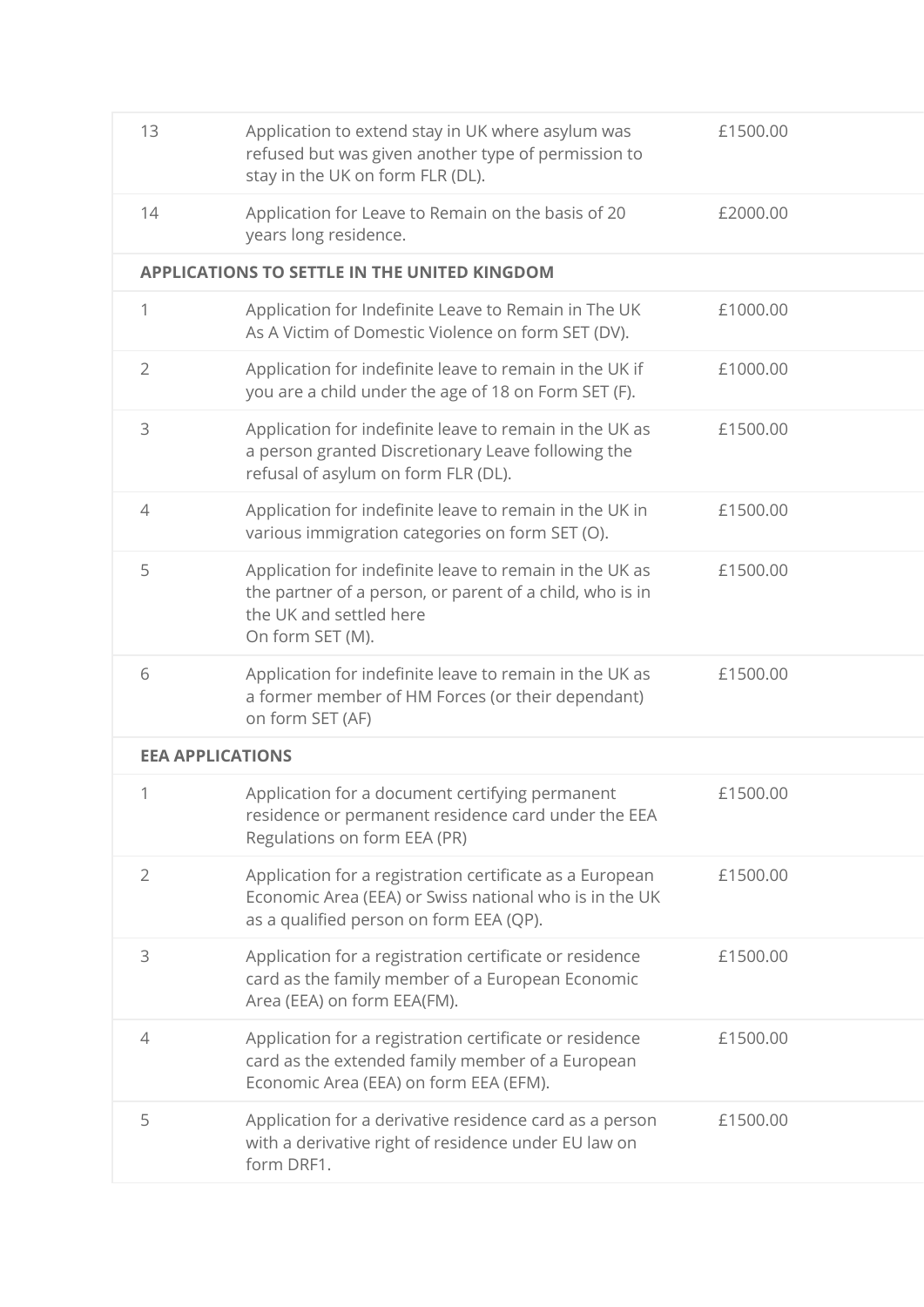|                | HUMAN RIGHTS & PROTECTIONS APPLICATION                                                                                                                                        |                                                                           |
|----------------|-------------------------------------------------------------------------------------------------------------------------------------------------------------------------------|---------------------------------------------------------------------------|
| 1              | Applications based on human rights grounds.                                                                                                                                   | £1500.00                                                                  |
| $\overline{2}$ | Applications based on human rights and protection<br>grounds.                                                                                                                 | £1500.00                                                                  |
|                | <b>NATURALISATION APPLICATIONS</b>                                                                                                                                            |                                                                           |
| $\mathbf{1}$   | Application for British Citizenship on the basis of Point<br>base residence and 5 years partner route.                                                                        | £1000.00                                                                  |
| $\overline{2}$ | Application for British Citizenship on the basis of 10<br>years partner route.                                                                                                | £1500.00                                                                  |
| 3              | Application for British Citizenship on the basis of EEA<br>Permanent Residence.                                                                                               | £1000.00                                                                  |
|                | <b>REPLACEMENT TRAVEL DOCUMENTS</b>                                                                                                                                           |                                                                           |
| 1              | <b>Biometric Residence Permit</b>                                                                                                                                             | £500.00                                                                   |
| $\overline{2}$ | <b>NTL</b>                                                                                                                                                                    | £500.00                                                                   |
|                | <b>IMMIGRATION APPEALS</b><br>(Advice and representation at the First-tier Tribunal (Immigration and Asylum Chamber))                                                         |                                                                           |
| 1              | Advice in relation to appeals against Home Office visa<br>or immigration decisions                                                                                            | £50.00                                                                    |
| $\overline{2}$ | Representation in relation to appeals at the First-Tier<br>Tribunal (IAC) against refusal of application for Visa<br>((family settlement or reunion)                          | £1500.00 +<br>disbursements <i>i.e.</i><br>Court fee &<br>Barrister fee   |
| 3              | Representation in relation to appeals at the First-Tier<br>Tribunal (IAC) against refusal of Leave to remain.                                                                 | £1500.00 +<br>disbursements i.e.<br>Court fee &<br>Barrister fee          |
| 4              | Representation in relation to appeals at the First-Tier<br>Tribunal (IAC) against refusal of Leave to remain<br>as Tier 1 (Entrepreneur) or Tier 1 (Graduate<br>Entrepreneur) | $£2000.00 +$<br>disbursements <i>i.e.</i><br>Court fee &<br>Barrister fee |
| 5              | Representation in relation to appeals at the First-Tier<br>Tribunal (IAC) against refusal of Asylum application.                                                              | $£2000.00 +$<br>disbursements <i>i.e.</i><br>Court fee &<br>Barrister fee |
| 6              | Representation in relation to appeals at the First-Tier<br>Tribunal (IAC) against refusal of EEA application.                                                                 | £1500.00 +<br>disbursements i.e.                                          |